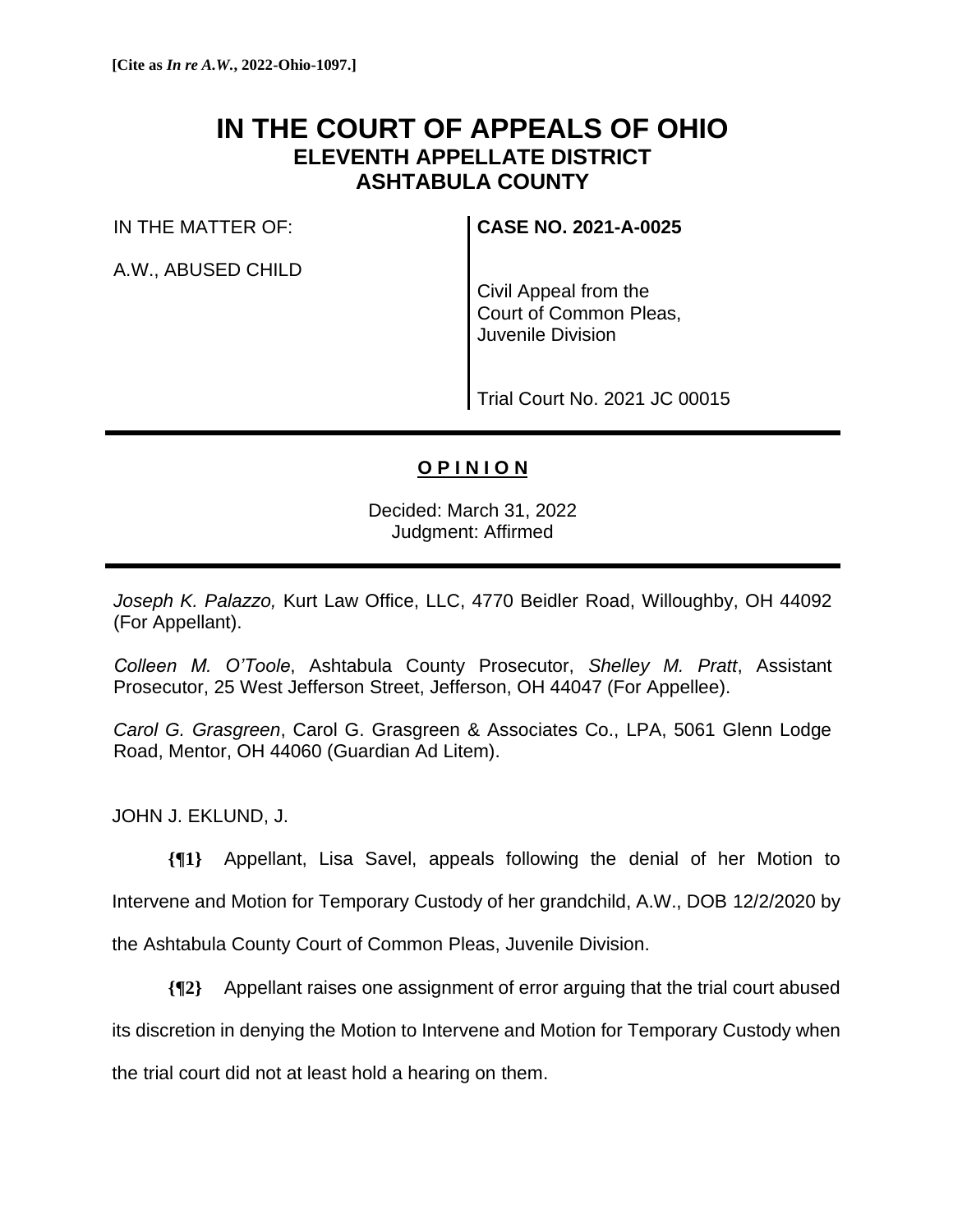**{¶3}** After review of the record and the applicable caselaw, we find appellant's assignment of error to be without merit. Appellant's Motion to Intervene and Motion for Temporary Custody failed to state a sufficient basis to allow intervention. Moreover, the trial court did not abuse its discretion in denying her motions as the trial court made the denials based upon evidence adduced at a Dispositional Hearing indicating appellant was one of three possible people who had caused harm to the abused child. The judgment of the Ashtabula County Court of Common Pleas, Juvenile Division is affirmed.

**{¶4}** On February 19, 2021, the Ashtabula County Children Services Board (ACCSB) filed a Verified Complaint and ex parte Motion for Temporary Custody in the Ashtabula County Court of Common Pleas, Juvenile Division. ACCSB alleged that A.W. was an abused child after he was hospitalized presenting with intermittent seizure-like activity, intercranial hemorrhage, tachycardia, and unequal pupils. This injury was characterized as non-accidental and consistent with "shaken baby syndrome." The trial court granted ACCSB temporary custody of A.W. and he was placed in the care of mother's cousin.

**{¶5}** On April 13, 2021, appellant, A.W.'s maternal grandmother, filed a Motion to Intervene and a Motion for Temporary Custody. Attached to the motion, appellant included an affidavit stating that she has "been very involved and active in my grandson's life since his birth, and I have been providing financial assistance in addition to baby supplies and equipment." She also stated that she can offer a "stable home environment" in "a great neighborhood" and that a "stable home environment is in A.W.'s best interests." She did not claim to have acted in loco parentis or to have exercised significant parental control over A.W. beyond being involved and active in his life.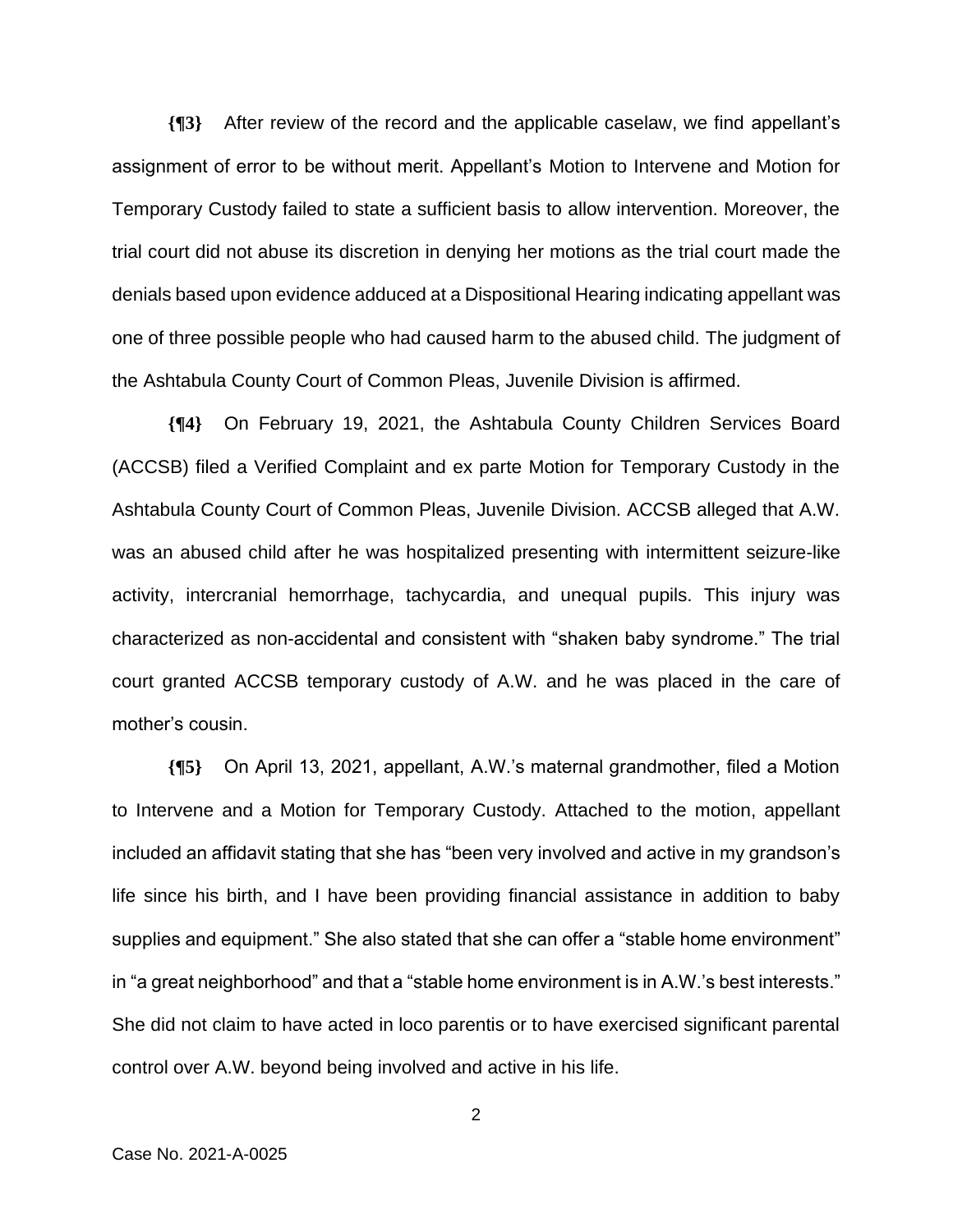**{¶6}** On April 21, 2021, the court held an adjudicatory hearing and found that A.W. was an abused child pursuant to R.C. 2151.031(B). Under R.C. 2151.031(B), an abused child includes any child who "[i]s endangered as defined in section 2919.22 of the Revised Code, except that the Court need not find that any person has been convicted under that section in order to find that the child is an abused child."

**{¶7}** On May 10, 2021, the court held a dispositional hearing pursuant to R.C. 2151.35(A)(1) to "hear the evidence as to the proper disposition to be made" for the child. At the hearing, all parties agreed that mother and father have complied with three of the four goals identified in the case plan. The terms of the case plan were that A.W.'s parents were to: (1) maintain sobriety; (2) have safe and stable housing and income with proof of residency; (3) complete a parenting class; and (4) cooperate with the investigation concerning A.W.'s injuries. The only unmet goal was for A.W.'s parents to cooperate with the investigation into A.W.'s injuries.

**{¶8}** At the dispositional hearing, ACCSB caseworker Christina Church testified that A.W. was removed from the household because he showed symptoms of "shaken baby syndrome." The medical records indicated that the injury was non-accidental. Church said that because mother and father had not cooperated with the investigation into A.W.'s injuries, ACCSB was seeking to maintain temporary custody and to continue placement of A.W. with mother's cousin. In addition, A.W.'s Guardian ad Litem recommended that temporary custody remain with ACCSB and that the court adopt the case plan with the requirement that the parents cooperate with the investigation.

**{¶9}** The basis for ACCSB's request for cooperation was "[d]ue to the extent of the injuries and to make sure that he's in a safe environment, we need to know how the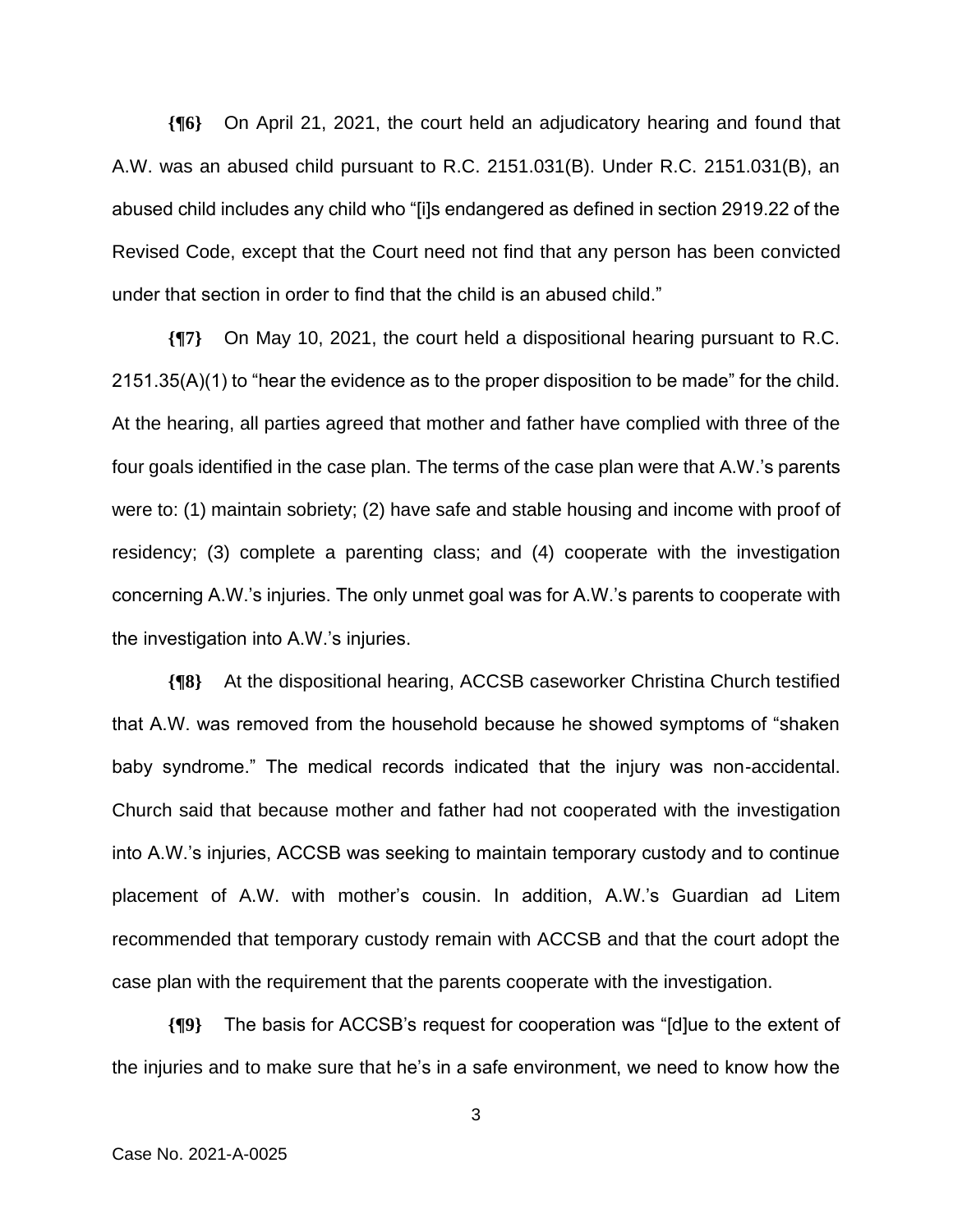injuries occurred." Church said that no one besides mother, father, and appellant had been identified as potential perpetrators in the case. The only form of cooperation ACCSB was seeking was for mother and father to be "interviewed by the police."

**{¶10}** After the Dispositional Hearing, the magistrate issued a Decision granting legal custody to appellant with protective custody to ACCSB. The magistrate modified the case plan by removing the requirement that A.W.'s parents cooperate with the investigation into his injuries and added an additional goal of meeting A.W.'s basic emotional, educational, medical, dental, and mental needs. In that Decision, the magistrate also noted that appellant's Motion to Intervene had been granted without objection and that her motion for temporary custody was to be held in abeyance.

**{¶11}** ACCSB timely objected to the magistrate's Decision. Mother and father responded to the objections while appellant did not. The trial court reviewed the objections noting that A.W.'s injuries were non-accidental, that it was uncontroverted that the injuries occurred while the child was "in the care of Mother, Father and/or Maternal Grandmother. \* \* \* It is implicit upon this record this child was injured via a culpable act." The court quoted *In re Pitts*, 38 Ohio App.3d 1, 5, 525 N.E.2d 814 (5th Dist.1987), and said that R.C. 2151.031 makes no reference to fault in finding that a child is abused but that the "'focus is upon harm to the child, not upon parental or custodial blame-worthiness.'"

**{¶12}** The court acknowledged that mother and father were opposed to the requirement to cooperate with the investigation claiming it would interfere with their Fifth Amendment rights against self-incrimination and that there is no evidence of parental fault. However, the court said that parental fault is not the issue. Rather, the ongoing safety of the child was the central focus.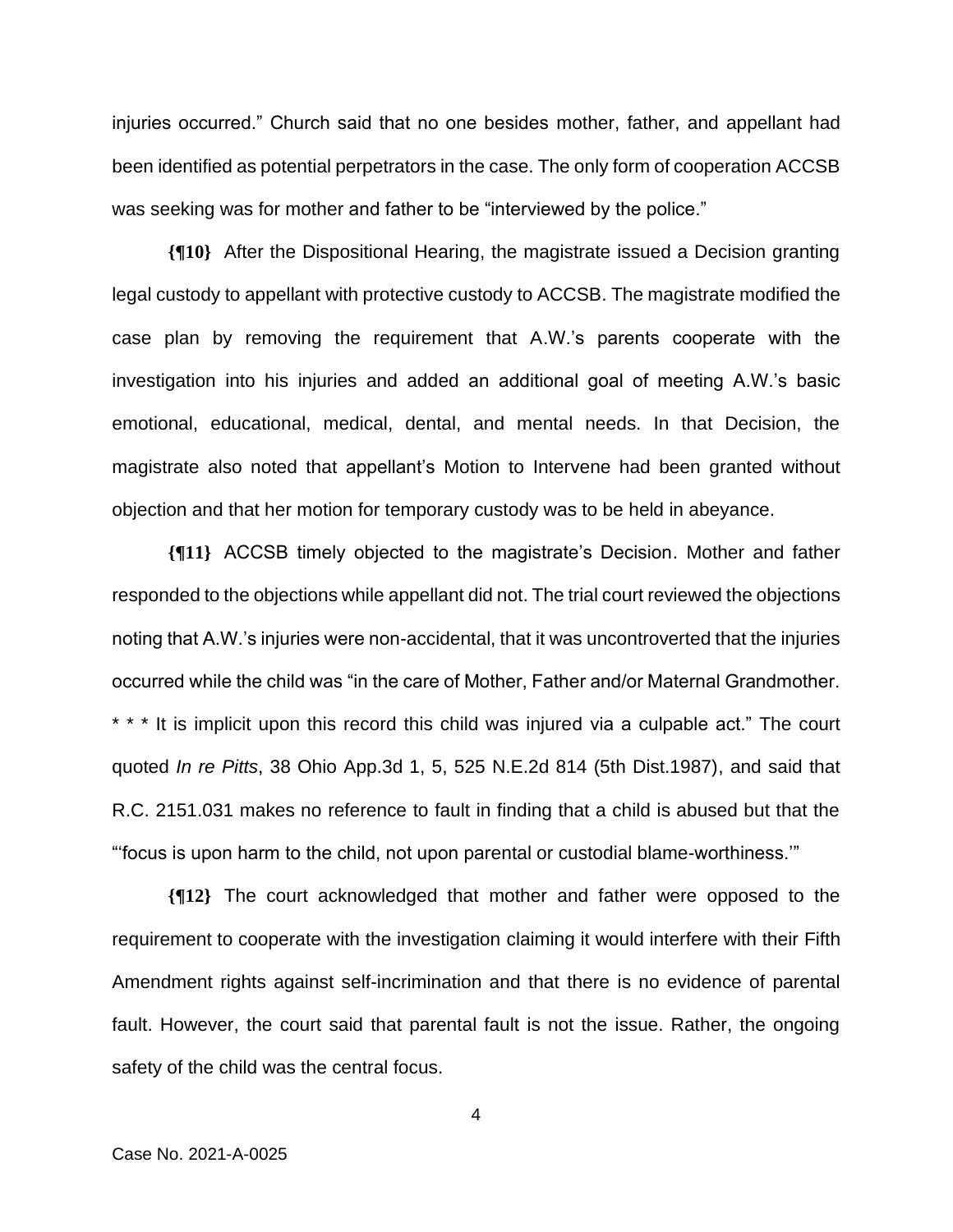**{¶13}** The court said there was no evidence to suggest that mother or father had personally asserted the Fifth Amendment right against self-incrimination but instead, the evidence indicated that mother and father had simply not engaged in any way with investigators. The court noted that mother and father are not required to cooperate with law enforcement and that such a decision "does not automatically implicate the Fifth Amendment rights of the parent. Such a decision also does nothing to impact this Court's responsibility to ensure the safety of this child. \* \* \* At this point in these proceedings, the applicability of the Fifth Amendment has not been demonstrated to exist."

**{¶14}** The court found that A.W.'s placement with mother was "not a suitable dispositional option, and restoring custody to Mother with a grant of protective supervision to the agency is insufficient to assure the safety of this child." For the same reasons, the court found that "Father and Maternal Grandmother are also not suitable dispositional alternatives." Therefore, the court sustained ACCSB's objections and restored the requirement that mother and father cooperate with the investigation. The court also denied appellant's Motion to Intervene and Motion for Temporary Custody because the record established by the Dispositional Hearing indicated that she was not a suitable dispositional alternative to mother or father because she was one of the three people caring for A.W. at the time of his non-accidental injuries.

## **Assignment of Error and Analysis**

**{¶15}** Appellant timely filed this appeal raising a single assignment of error.

**{¶16}** "The trial court committed an abuse of discretion when it denied Appellant's Motion to Intervene."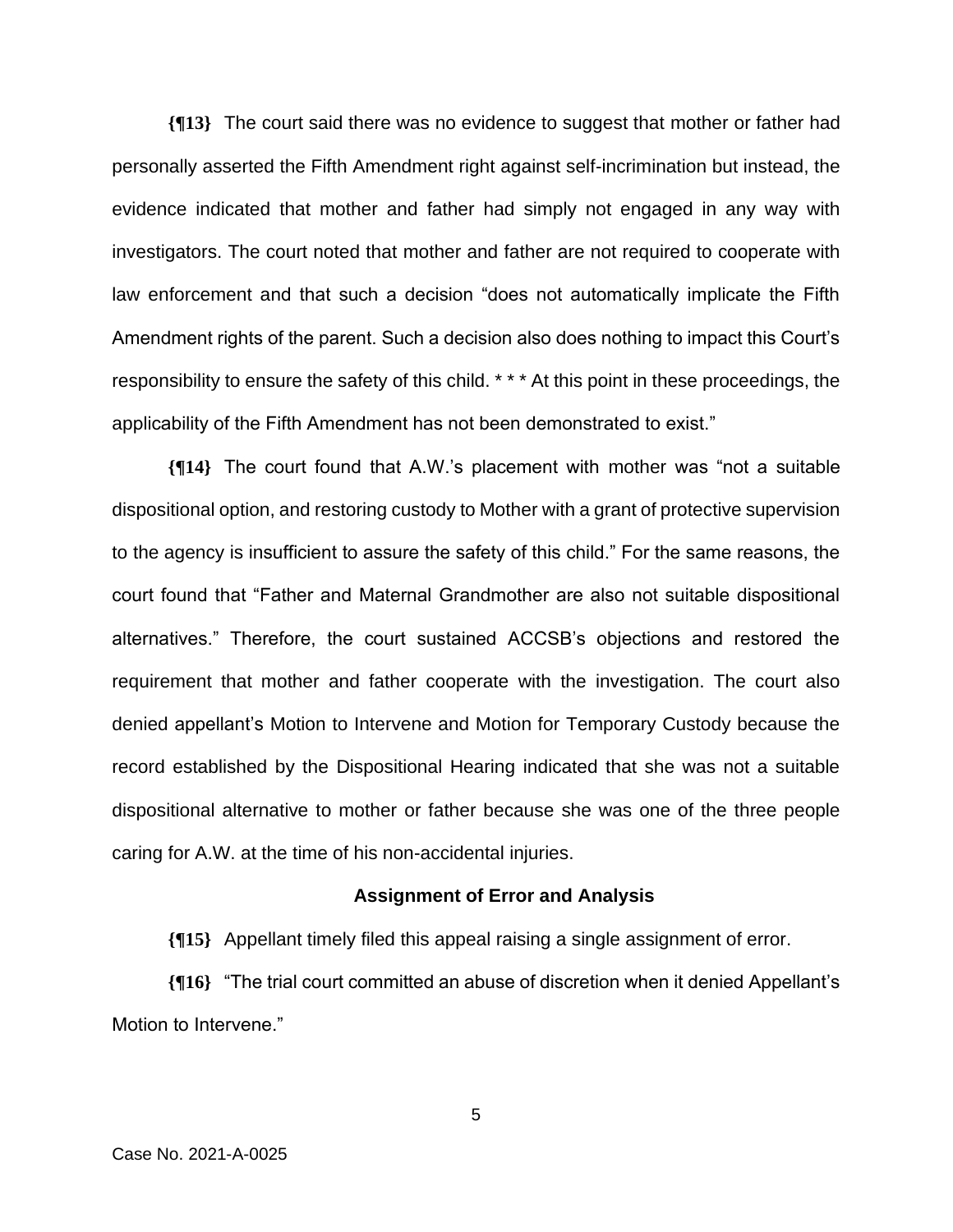**{¶17}** Appellant argues that the trial court's denial of her Motion to Intervene

pursuant to Civ.R. 24(B) without a hearing was an abuse of discretion.

**{¶18}** Juv.R. 2(Y) defines a party as:

a child who is the subject of a juvenile court proceeding, the child's spouse, if any, the child's parent or parents, or if the parent of a child is a child, the parent of that parent, in appropriate cases, the child's custodian, guardian, or guardian ad litem, the state, and any other person specifically designated by the court.

**{¶19}** Civ. R. 24(B) governs permissive intervention and provides:

Upon timely application anyone may be permitted to intervene in an action: (1) when a statute of this state confers a conditional right to intervene; or (2) when an applicant's claim or defense and the main action have a question of law or fact in common. When a party to an action relies for ground of claim or defense upon any statute or executive order administered by a federal or state governmental officer or agency or upon any regulation, order, requirement or agreement issued or made pursuant to the statute or executive order, the officer or agency upon timely application may be permitted to intervene in the action. In exercising its discretion the court shall consider whether the intervention will unduly delay or prejudice the adjudication of the rights of the original parties.

**{¶20}** This Court has previously held that an order denying a motion to intervene

is a final appealable order. *In re Goff*, 11th Dist. Portage No. 2001-P-0144, 2003-Ohio-

6768, ¶ 10. When reviewing a denial of a motion to intervene, "the issue is whether the

trial court abused its discretion." *Id.* at ¶ 11. "The term 'abuse of discretion' is one of art,

connoting judgment exercised by a court which neither comports with reason, nor the

record." *State v. Underwood*, 11th Dist. Lake No. 2008-L-113, 2009-Ohio-208 [2009 WL

1177050], ¶ 30, citing *State v. Ferranto*, 112 Ohio St. 667, 676-678 [148 N.E. 362] (1925)."

*State v. Raia*, 11th Dist. Portage No. 2013-P-0020, 2014-Ohio-2707, 2014 WL 2881994,

¶ 9. Stated differently, an abuse of discretion is "the trial court's 'failure to exercise sound,

reasonable, and legal decision-making.'" *Id.*, quoting *State v. Beechler*, 2d Dist. Clark No.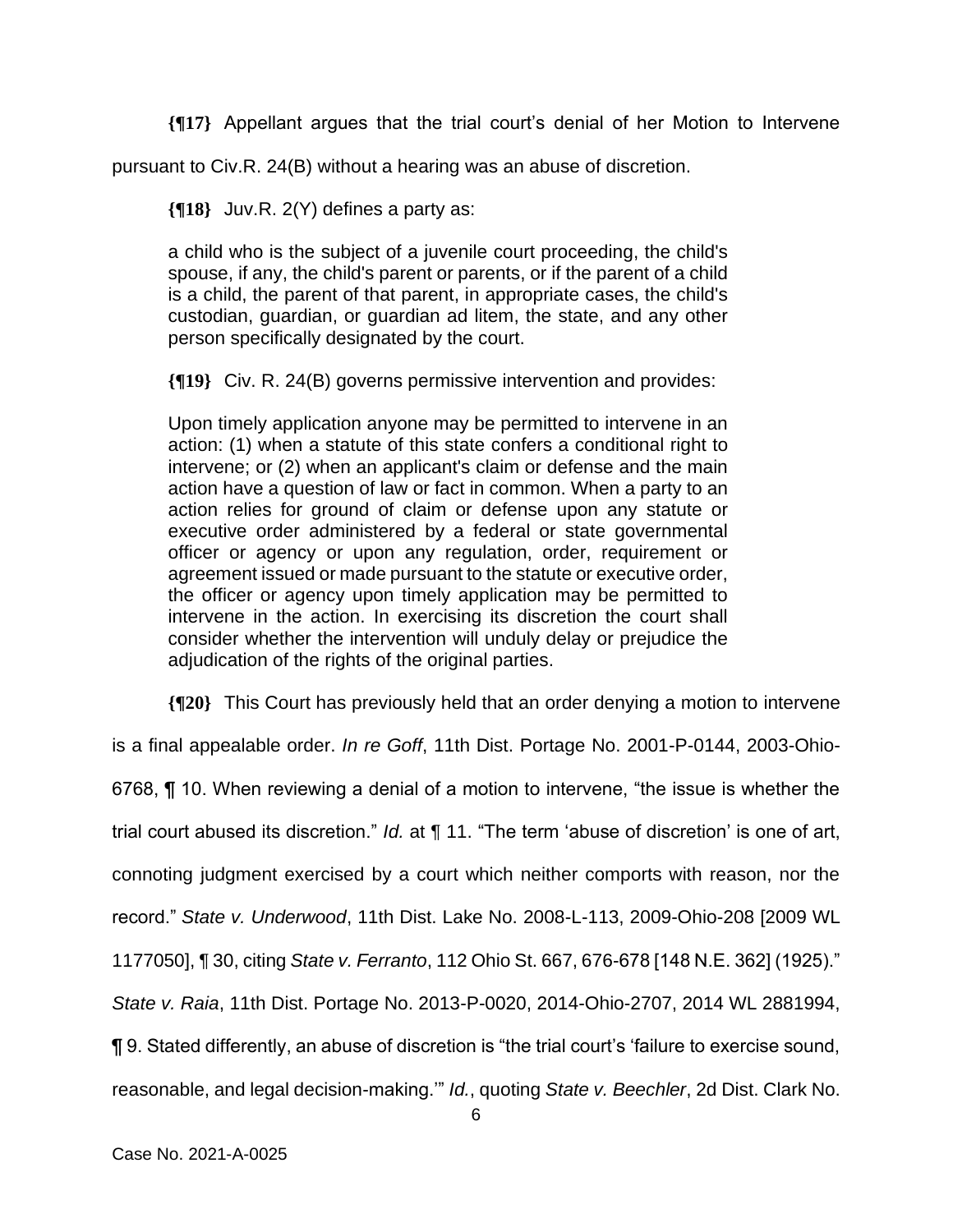09-CA-54, 2010-Ohio-1900, 2010 WL 1731784, ¶ 62, quoting *Black's Law Dictionary* 11 (8th Ed.Rev.2004). "When an appellate court is reviewing a pure issue of law, 'the mere fact that the reviewing court would decide the issue differently is enough to find error.] \* \* \* By contrast, where the issue on review has been confined to the discretion of the trial court, the mere fact that the reviewing court would have reached a different result is not enough, without more, to find error.'" *Id.*, quoting *Beechler* at ¶ 67.

**{¶21}** Under Juv.R. 2(Y), appellant is not a party to the underlying proceedings. However, juvenile courts may use Civi.R. 24 "as a guide to the exercise of its discretion for joining parties" under Juv.R. 2(Y). *In re Goff*, at ¶ 10, citing *In re Byerly*, 11th Dist. Portage No. 97-P-0096, 1998 WL 684178 at \*11 (Sept. 30, 1998). Appellant argues that she may intervene by virtue of Civ.R. 24(B), which provides that a nonparty may intervene when the nonparty's "claim or defense and the main action have a question of law or fact in common \* \* \* in exercising its discretion the court shall consider whether the intervention will unduly delay or prejudice the adjudication of the rights of the original parties."

**{¶22}** Appellant is A.W.'s grandmother. Grandparents have neither common law nor constitutional rights of association with their grandchildren. *Id*. at ¶ 15, citing *In re Whitaker*, 36 Ohio St.3d 213, 214, 522 N.E.2d 563 (1988), *In re Schmidt*, 25 Ohio St.3d 331, 336, 496 N.E.2d 952 (1986). However, grandparents may intervene when the "grandparents *have a legal right to or a legally protectable interest in custody or visitation* with their grandchild, where the grandparents have stood in loco parentis to their grandchild, or where the grandparents have exercised significant parental control over, or assumed parental duties for the benefit of, their grandchild." (Emphases in original). *Id.*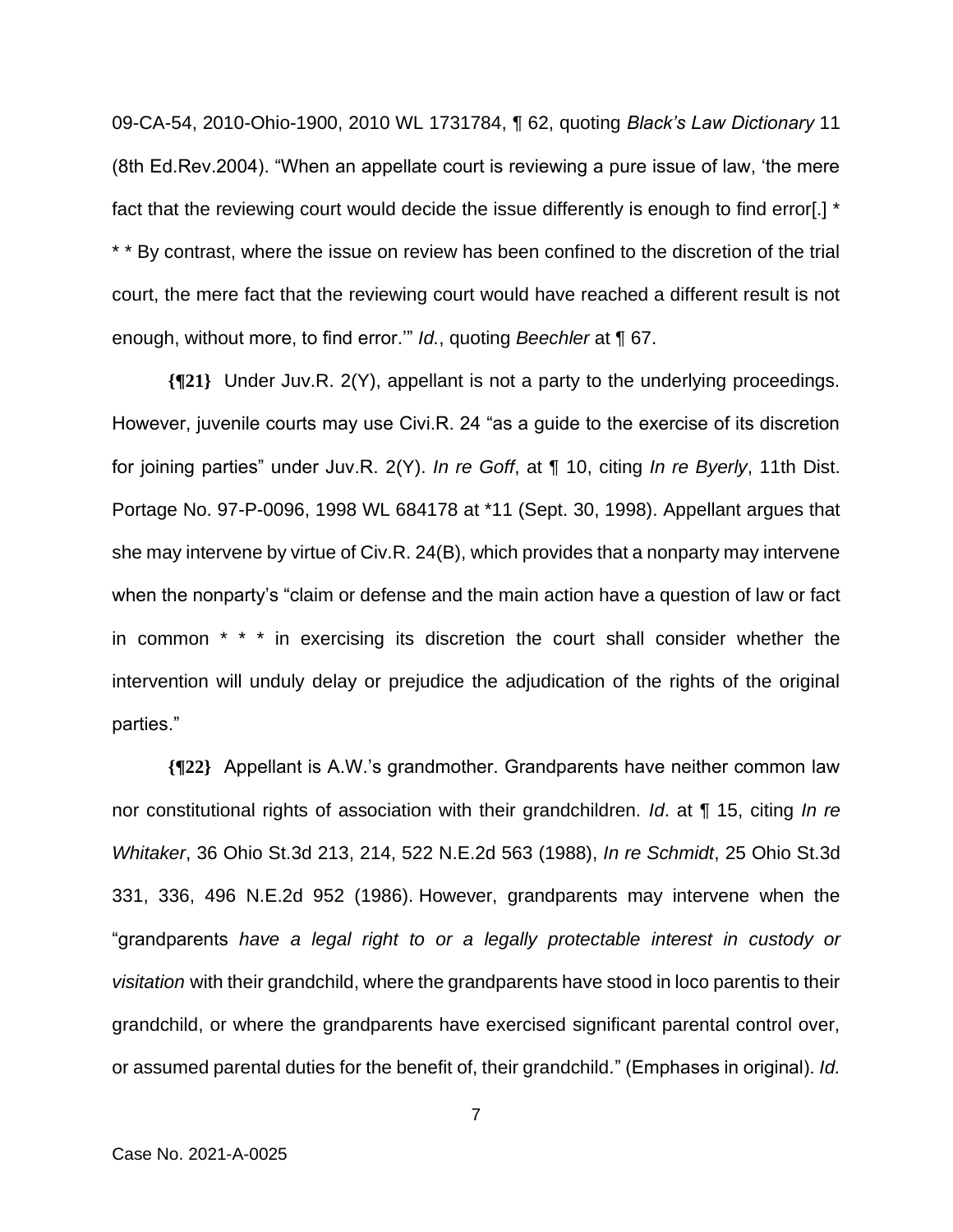When such circumstances exist, the denial of a grandparent's motion to intervene "would constitute an abuse of discretion." *Id.*

**{¶23}** "'In loco parentis "exists when [a] person undertakes care and control of another in absence of such supervision by [the] latter's natural parents and in absence of formal legal approval \* \* \*."'" *In re Jones-Dentigance*, 11th Dist. Portage No. 2005-P-0058, 2005-Ohio-5960, ¶ 15, quoting *In re Burmeister* (Apr. 14, 1999), 9th Dist. No. 19157, 1999 Ohio App. LEXIS 1721, at \*11, 1999 WL 241219, citing Black's Law Dictionary (6 Ed.Rev.1990) 787. "In order to meet the definition of in loco parentis, a person must not only assume a dominant parental role, but must also be relied upon by the child for support. " *State v. Burgett,* 3d Dist. Marion No. 9–09–14, 2009–Ohio–5278, ¶ 23.

**{¶24}** In this case, we cannot find that the trial court abused its discretion by denying appellant's Motion to Intervene. Appellant's motion and supporting affidavit do not assert that she acted in loco parentis. She does not claim to have assumed a dominant parental role or to have exercised care and control of A.W. in the absence of his parents. Indeed, based upon her affidavit and aptly characterized by counsel's statements at oral argument, she could not have acted in loco parentis. Her role in A.W.'s life was described as that of a typical grandmother: being involved, providing financial assistance, baby supplies, and equipment. Although these actions are laudable, they are insufficient to demonstrate that she met the legal standard for having acted in loco parentis or having a legally protectable interest.

**{¶25}** Although appellant's asserted interest in A.W.'s custody is, in all likelihood, one based in a concern for his welfare, such a concern cannot be construed as a legal interest which falls within the ambit of Civ.R. 24(B). *See Id.* at ¶ 16; *See In re Hoffman*,